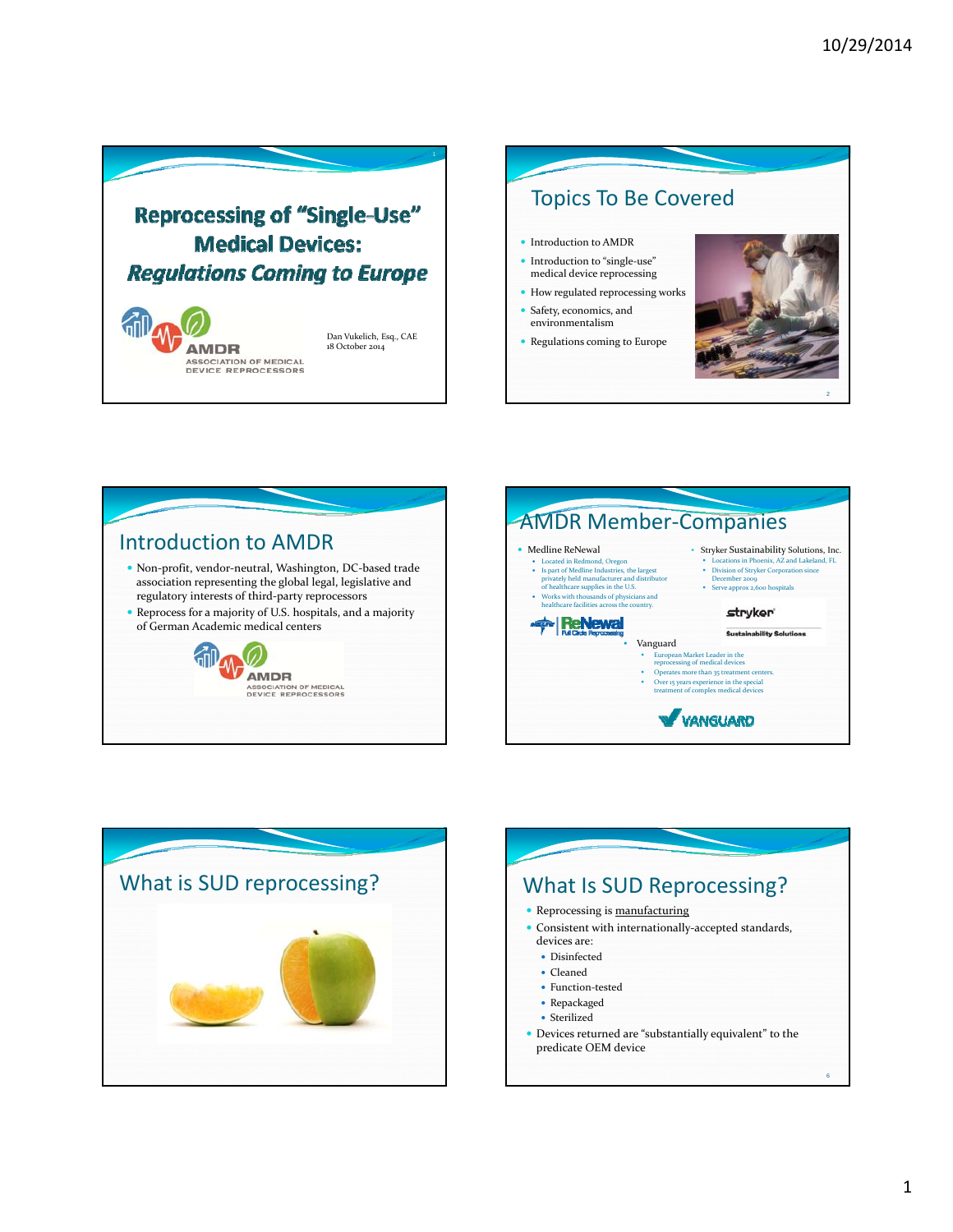### Emergence of Third‐Party Reprocessing



 Historically, most reprocessing was conducted in‐house at the hospital

• The third-party reprocessing industry emerged in the U.S. and Germany approximately two decades ago in response to the growing cost of healthcare, including "single‐use" devices

 Globally, in‐hospital reuse of SUDs common

## The "Single Use" Label

- Chosen by the manufacturer
- Not a regulatory requirement (in Europe or U.S.)
- Labels switched from "reusable" to "single‐use" approximately two decades ago without structural changes for many devices
- Some devices sold as "reusable" in one country and "single‐use" in another
- Some OEMs included "cleaning instructions" with SUDs
- Some OEMs had/have reprocessing programs



# Safety Principles

- All reprocessed devices meet cleaning, functionality and sterility specifications and requirements,
- AMDR safety principles: • 100% device testing and
- inspection • Commitment to reprocess
- only those devices that can safely be reprocessed



8

### Reprocessing Procedure

 $\bullet$  Initial receipt and sort

- All orders are ticketed to assure order content integrity
- Remove rejects, heavily soiled items, and unapproved products



9

## Reprocessing Procedure



**Cleaning**

- Array of automated cleaning equipment augments manual processes
- Customized/proprietary device disassembly and cleaning equipment used
- All protocols are device-specific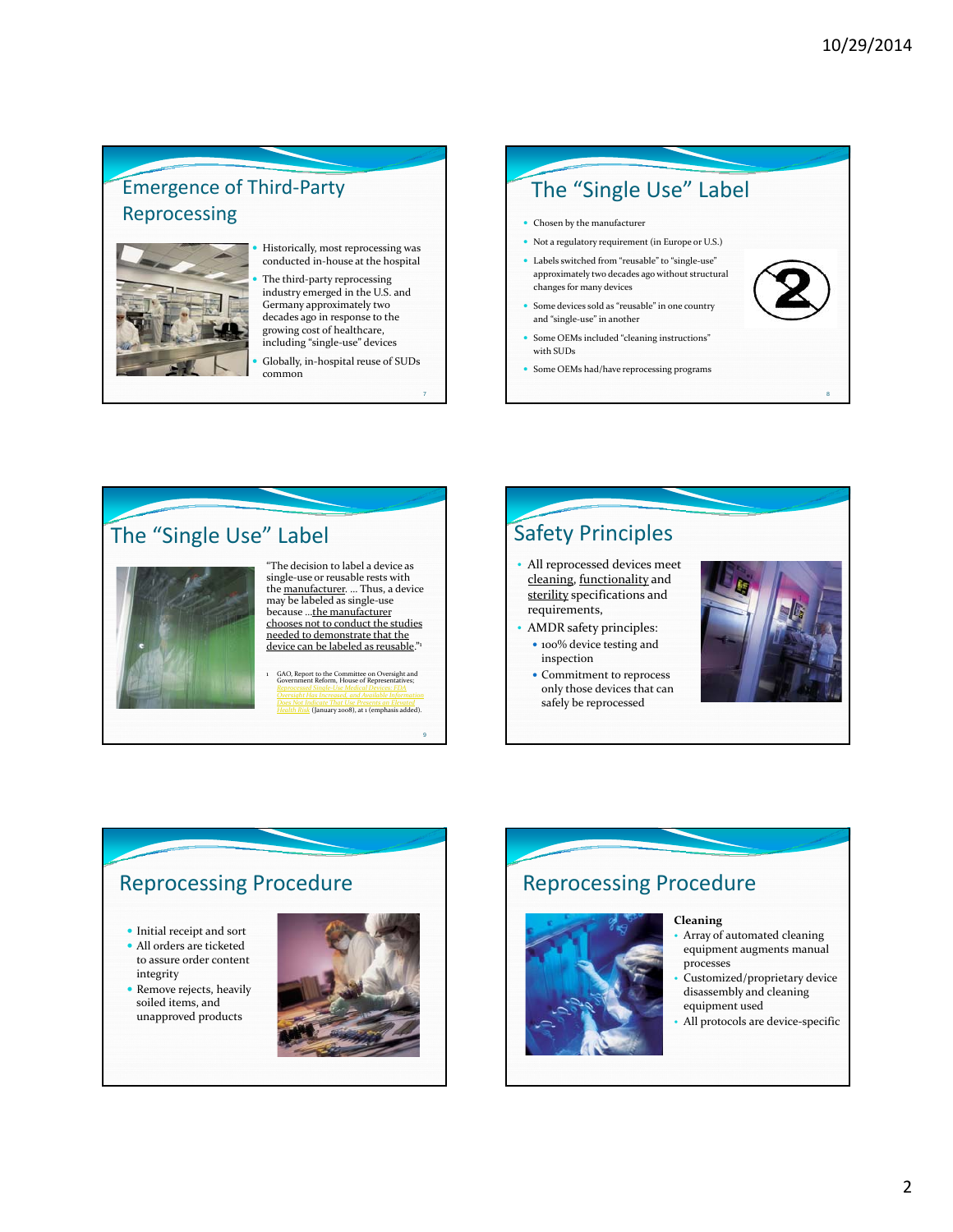

## Reprocessing Procedure



- **Data entry and cycle marking**
- Each device is identified and coded with a distinct mark
- Number of reprocessing cycles indicated

### Reprocessing Procedure

#### **Inspection**

- Confirms that devices: Meet all cleaning
	- requirements
	- Are free of defects
- Conform to specifications • Inspectors are trained and audited for each device
- OEMs test only a sampling of new devices





## Reprocessing Procedure

#### **Packaging**

• ISO 11607

- ASTM D<sub>4169</sub> • ASTM F-1140-00 and
- F‐1980‐02
- Shock/drop test
- Vibration test
- Package strength



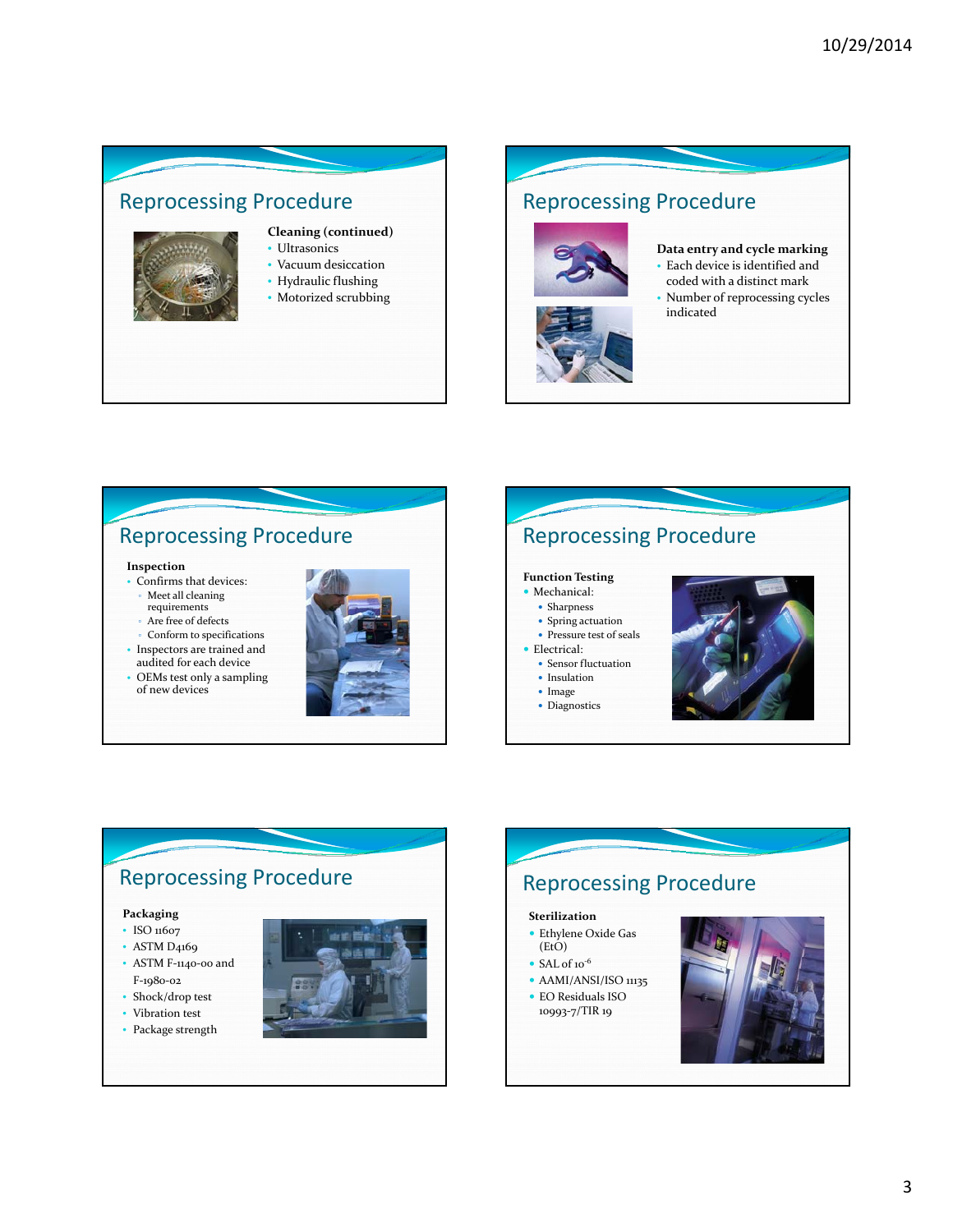









-- Dr. Daniel Schultz, Director, Center for Devices and Radiological Health, Food and Drug Administration, September 26, 2006, before Congress.

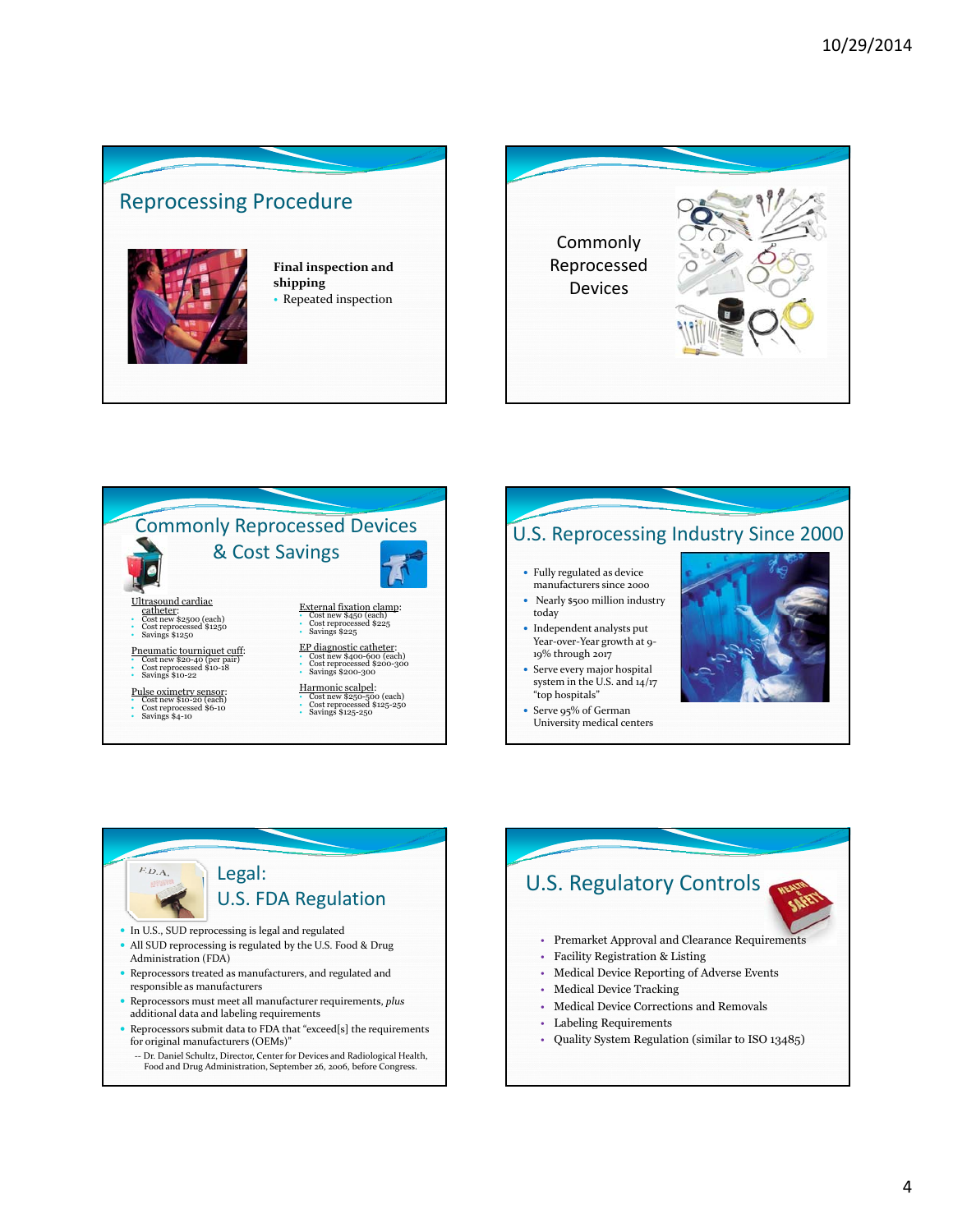#### Regulated Reprocessing is Safe

- $\bullet~$  In-house (hospital) reprocessing has effectively been stopped in the US
- Nearly all SUD reprocessing conducted by regulated, third‐ party firms
- 20+ years of clinical history
- Zero deaths attributed to reprocessed devices in FDA's Manufacturer and User Facility Device Experience (MAUDE) database
- Decades of peer‐reviewed literature and clinical experience

25

Very few adverse event reports







#### THE WALL STREET JOURNAL. "In January, after reviewing eight years of FDA used data, the Government Accountability Office weighed in with a report concluding there is no evidence that reprocessed single‐use devices create an elevated health risk for patients." ‐ The *Wall Street Journal*, March 19, 2008, "Hospitals Reuse Medical resources Devices to Lower Costs." • Fiscally responsible 29

### Economic Benefits Reprocessing Provides a Multi‐Fold Benefit to Hospitals: **Cost:** Immediate savings using the same brands physicians have always 50% cost savings, on average, for every reprocessed device utilized • Covers all third-party reprocessor costs: R&D, equipment and materials, staff, etc. **Waste:** Immediate reduction in red bag waste and associated disposal costs **Competition:** Hospitals that reprocess see reduced OEM pricing for new equipment and downward price pressure on other products **Moral high road:** Reprocessing allows hospitals to responsibly bend the cost curve, thereby extending their ability to do more with limited Environmentally sustainable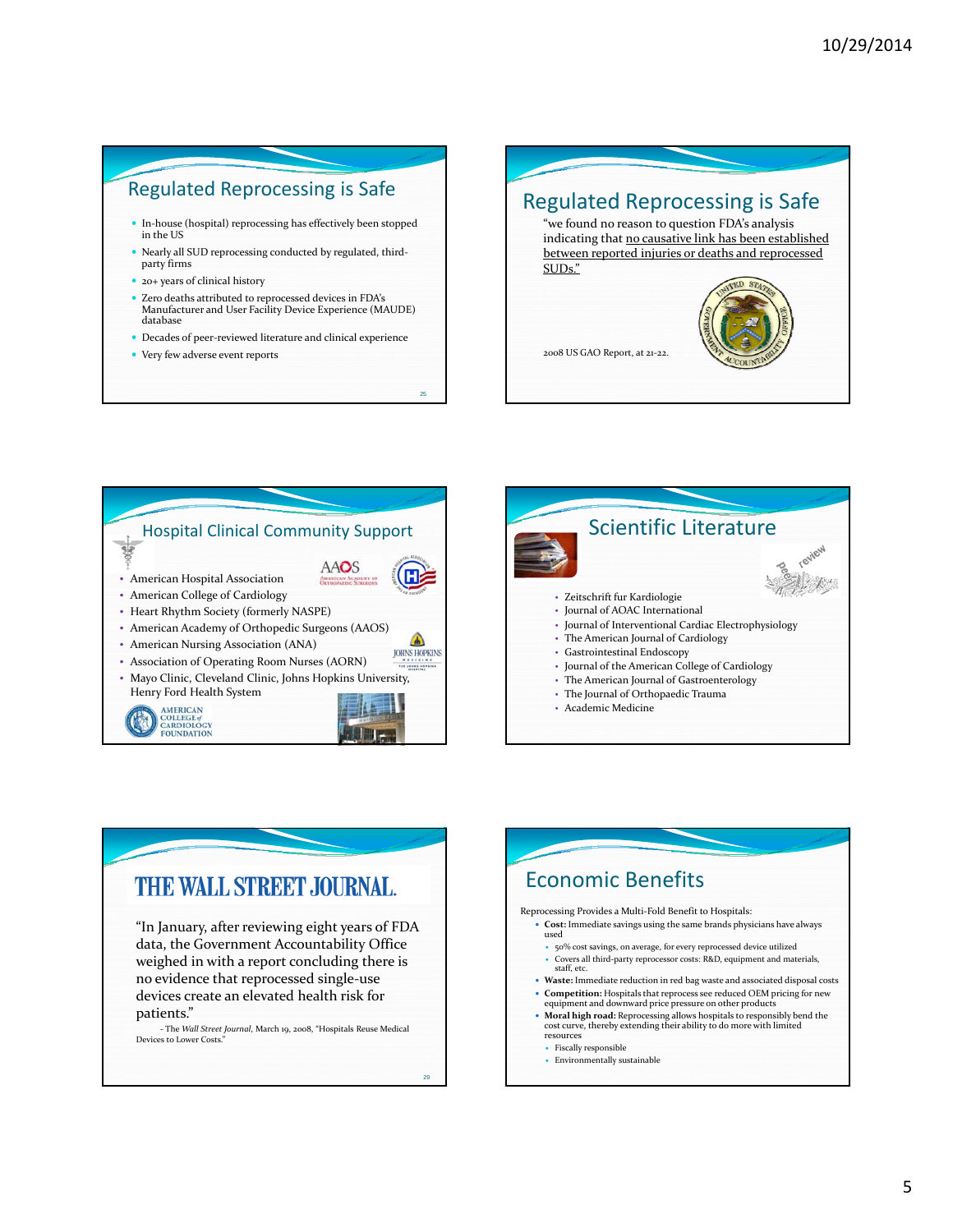## Sustainable Hospitals Help Bend the Cost Curve

- "The savings achievable through sustainable interventions could exceed \$5.4 billion over five years and \$15 billion over 10 years." *-- Research from Commonwealth Fund, with support from Health Care Without Harm and Robert Wood Johnson Foundation*
- Hospitals' cost savings by contracting with an FDA-regulated medical device reprocessor:
	- Over five years was about \$57 per procedure. If adopted nationwide, cost savings would be \$540 million annually, or \$2.7 billion over five years
		- Does not require any up‐front hospital capital investment to get started
		- Same standard of care
		- Extend the life and value of the medical devices *already own.*

### Environmental Benefits • Reprocessed SUDs are the single most impactful sustainability initiative currently undertaken by US hospitals • American Nursing Association, Association of periOperative Registered Nurses, and Practice Greenhealth have recognized or endorsed reprocessing as a way to reduce waste • Titanium, gold, platinum, steel and valuable plastics recovered/recycled instead of disposed

• Identified as a Smarter Purchasing initiative of the Healthier Hospitals Initiative (HHI)

32



• Single-use device reprocessing was one of 4 HHI Challenge areas with the highest participation levels and fastest financial rewards

#### Current European Landscape No policy currently exists at the European Union level Member States regulate on an individual basis SUD reprocessing likely occurring in hospitals across all Member States, regardless of national policy Third‐party industry exists in Germany

### Other Member States' Regulations

- UK, France, Spain, Italy: ban or strong governmental discouragement
- Most other Member States: no position
- Note: AMDR has evidence that the reuse of SUDs is common in Europe, even in countries where the practice is banned and/or discouraged

# Current German Regulation

- Reprocessing of SUDs is lawful
- Regulated and accepted under quality standards and validated procedures based on device risk as set by the Robert Koch Institute (RKI)
- No differentiation between "single use" and "reusable" devices
- Result: higher assurance for patient safety, limited number of controlled reprocessors, enormous cost‐savings and waste reduction

36